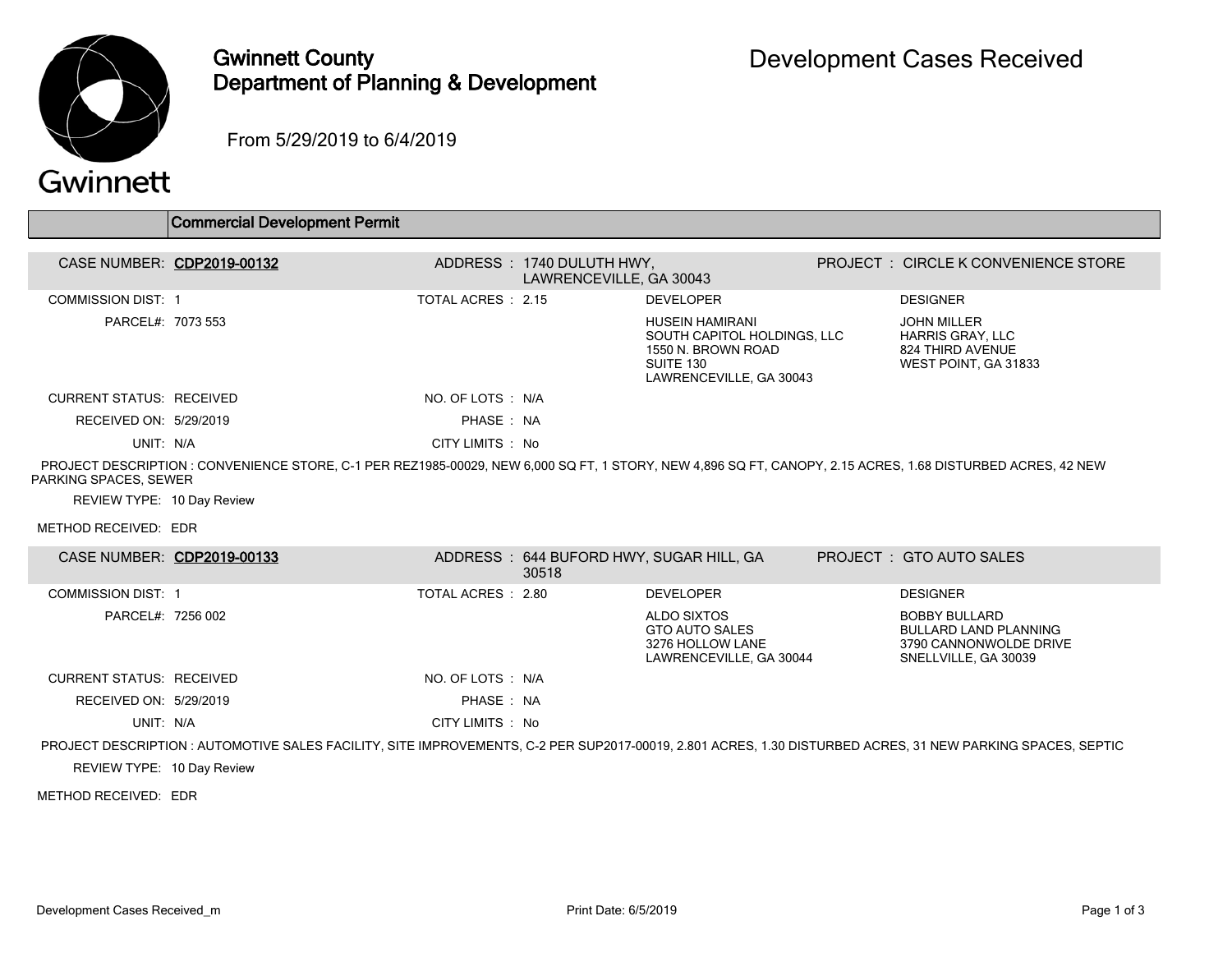| CASE NUMBER: CDP2019-00136                                         |                                                                                                                                                              |                    |                                                        | ADDRESS: 2925 BUFORD DR, BUFORD, GA 30519                                                                        | PROJECT : TOPGOLF |                                                                                                                          |
|--------------------------------------------------------------------|--------------------------------------------------------------------------------------------------------------------------------------------------------------|--------------------|--------------------------------------------------------|------------------------------------------------------------------------------------------------------------------|-------------------|--------------------------------------------------------------------------------------------------------------------------|
| <b>COMMISSION DIST: 4</b>                                          |                                                                                                                                                              | TOTAL ACRES: 14.09 |                                                        | <b>DEVELOPER</b>                                                                                                 |                   | <b>DESIGNER</b>                                                                                                          |
|                                                                    | PARCEL#: 7146 004B                                                                                                                                           |                    |                                                        | <b>TODD WALDO</b><br><b>TOPGOLF</b><br>8750 N. CENTRAL EXPRESSWAY<br><b>SUITE 1200</b><br>DALLAS, TX 75231       |                   | <b>HAMILTON WILLIAMS</b><br><b>GREENBERGFARROW</b><br>1430 WEST PEACHTREE STREET, N.W.<br>SUITE 200<br>ATLANTA, GA 30309 |
| <b>CURRENT STATUS: RECEIVED</b>                                    |                                                                                                                                                              | NO. OF LOTS : N/A  |                                                        |                                                                                                                  |                   |                                                                                                                          |
| RECEIVED ON: 5/30/2019                                             |                                                                                                                                                              | PHASE: NA          |                                                        |                                                                                                                  |                   |                                                                                                                          |
| UNIT: N/A                                                          |                                                                                                                                                              | CITY LIMITS : No   |                                                        |                                                                                                                  |                   |                                                                                                                          |
| ACRES, 431 NEW PARKING SPACES, SEWER<br>REVIEW TYPE: 10 Day Review | PROJECT DESCRIPTION : RECREATIONAL ENTERTAINMENT FACILITY, MU-R PER RZC2018-00014 AND SUP2018-00049, NEW 48,295 SQ FT, 2 STORY, 14.09 ACRES, 14.09 DISTURBED |                    |                                                        |                                                                                                                  |                   |                                                                                                                          |
| METHOD RECEIVED: EDR                                               |                                                                                                                                                              |                    |                                                        |                                                                                                                  |                   |                                                                                                                          |
| CASE NUMBER: CDP2019-00138                                         |                                                                                                                                                              |                    | ADDRESS: 1725 MACLEOD DR,<br>LAWRENCEVILLE, GA 30043   |                                                                                                                  |                   | PROJECT : MACLEOD #4                                                                                                     |
| <b>COMMISSION DIST: 1</b>                                          |                                                                                                                                                              | TOTAL ACRES : 5.77 |                                                        | <b>DEVELOPER</b>                                                                                                 |                   | <b>DESIGNER</b>                                                                                                          |
| PARCEL#: 7044 209                                                  |                                                                                                                                                              |                    |                                                        | <b>RUSTY MCKELLAR</b><br>PATTILLO LUMBER COMPANY<br>675 SEMINOLE AVENUE<br><b>SUITE 112</b><br>ATLANTA, GA 30307 |                   | <b>JASON HOUSTON</b><br><b>HOUSTON ENGINEERING. INC.</b><br>1424 VETERANS DRIVE<br>SUITE 3<br>CONYERS, GA 30012          |
| <b>CURRENT STATUS: RECEIVED</b>                                    |                                                                                                                                                              | NO. OF LOTS: N/A   |                                                        |                                                                                                                  |                   |                                                                                                                          |
| RECEIVED ON: 5/31/2019                                             |                                                                                                                                                              | PHASE: NA          |                                                        |                                                                                                                  |                   |                                                                                                                          |
| UNIT: N/A                                                          |                                                                                                                                                              | CITY LIMITS : No   |                                                        |                                                                                                                  |                   |                                                                                                                          |
|                                                                    | PROJECT DESCRIPTION: WAREHOUSE, M-1 PER REZ1984-00245, NEW 66,560 SQ FT, 1 STORY, 5.77 ACRES, 4.9 DISTURBED ACRES, 54 NEW PARKING SPACES, SEWER              |                    |                                                        |                                                                                                                  |                   |                                                                                                                          |
| REVIEW TYPE: 10 Day Review                                         |                                                                                                                                                              |                    |                                                        |                                                                                                                  |                   |                                                                                                                          |
| METHOD RECEIVED: EDR                                               |                                                                                                                                                              |                    |                                                        |                                                                                                                  |                   |                                                                                                                          |
| CASE NUMBER: CDP2019-00140                                         |                                                                                                                                                              |                    | ADDRESS: 5320 JIMMY CARTER BLVD,<br>NORCROSS, GA 30093 |                                                                                                                  |                   | PROJECT : NORCROSS ASSESSMENT CENTER                                                                                     |
| <b>COMMISSION DIST: 2</b>                                          |                                                                                                                                                              | TOTAL ACRES : 9.80 |                                                        | <b>DEVELOPER</b>                                                                                                 |                   | <b>DESIGNER</b>                                                                                                          |
| PARCEL#: 6195 033                                                  |                                                                                                                                                              |                    |                                                        | <b>MATTHEW ELDER</b><br>HOMEFIRST GWINNETT INITIATIVE<br>6500 SUGARLOAF PARKWAY<br>DULUTH, GA 30097              |                   | <b>MATT DUNAGIN</b><br><b>THOMAS &amp; HUTTON</b><br>5553 PEACHTREE ROAD<br><b>SUITE 175</b><br>ATLANTA, GA 30341        |
| <b>CURRENT STATUS: RECEIVED</b>                                    |                                                                                                                                                              | NO. OF LOTS : N/A  |                                                        |                                                                                                                  |                   |                                                                                                                          |
| RECEIVED ON: 6/4/2019                                              |                                                                                                                                                              | PHASE : NA         |                                                        |                                                                                                                  |                   |                                                                                                                          |
| UNIT: N/A                                                          |                                                                                                                                                              | CITY LIMITS : No   |                                                        |                                                                                                                  |                   |                                                                                                                          |
|                                                                    | PROJECT DESCRIPTION : BUSINESS CENTER, SITE IMPROVEMENTS, O-I, 9.8 ACRES, 0.09 DISTURBED ACRES, SEPTIC                                                       |                    |                                                        |                                                                                                                  |                   |                                                                                                                          |
| REVIEW TYPE: 10 Day Review                                         |                                                                                                                                                              |                    |                                                        |                                                                                                                  |                   |                                                                                                                          |
| METHOD RECEIVED: EDR                                               |                                                                                                                                                              |                    |                                                        |                                                                                                                  |                   |                                                                                                                          |
|                                                                    |                                                                                                                                                              |                    |                                                        |                                                                                                                  |                   |                                                                                                                          |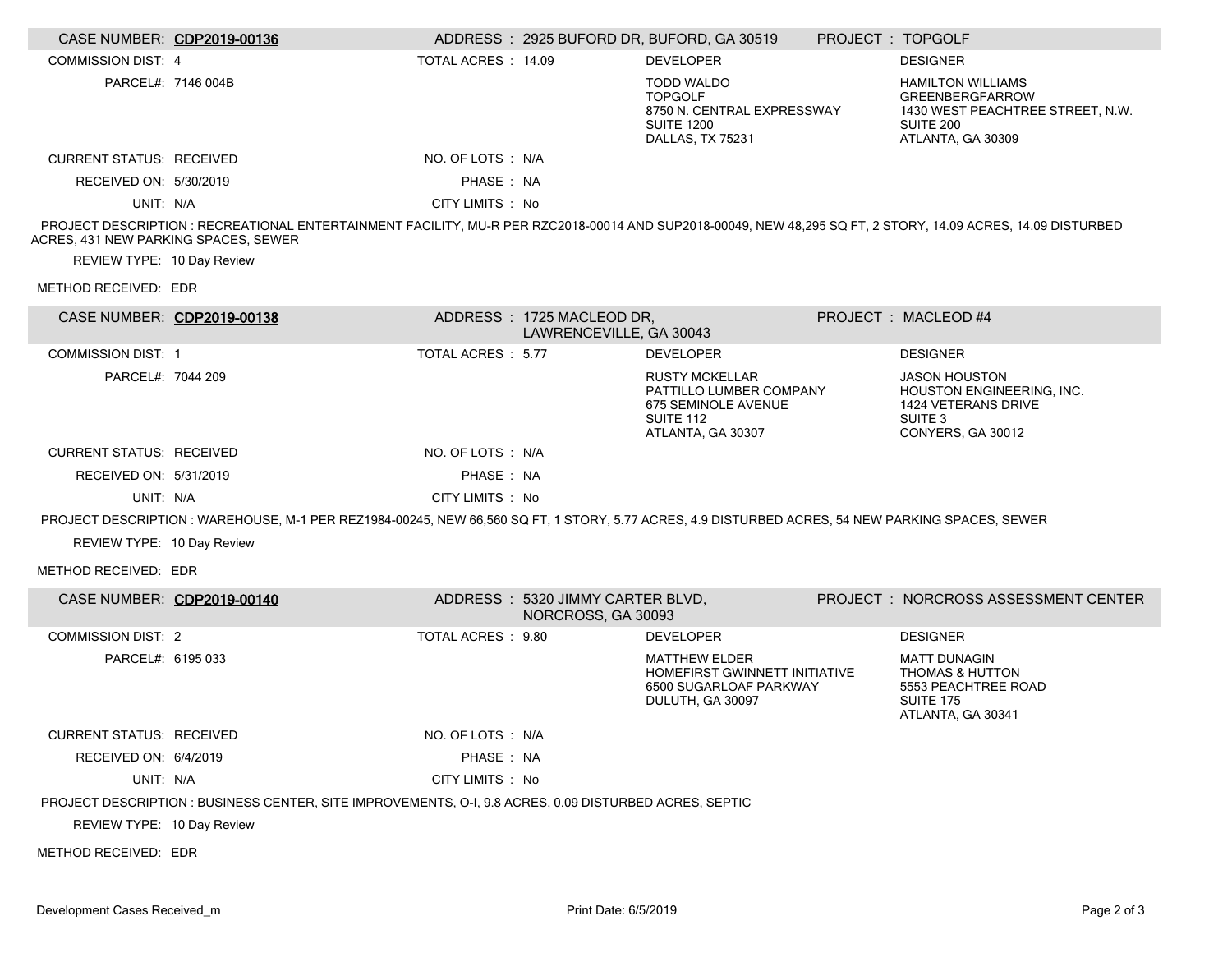| <b>TOTAL FOR:</b>               | <b>Commercial Development</b><br>Permit                                                                                                                        | NO. OF CASES: 5     |                                                      | NO. OF LOTS: 0                                                                                 | <b>TOTAL ACRES: 34.61</b>                                                                                                                    |
|---------------------------------|----------------------------------------------------------------------------------------------------------------------------------------------------------------|---------------------|------------------------------------------------------|------------------------------------------------------------------------------------------------|----------------------------------------------------------------------------------------------------------------------------------------------|
|                                 | <b>Final Plat</b>                                                                                                                                              |                     |                                                      |                                                                                                |                                                                                                                                              |
|                                 | CASE NUMBER: FPL2019-00026                                                                                                                                     |                     | ADDRESS: 1725 MACLEOD DR,<br>LAWRENCEVILLE, GA 30043 |                                                                                                | PROJECT: MACLEOD INDUSTRIAL PARK LOT 4                                                                                                       |
| <b>COMMISSION DIST: 1</b>       |                                                                                                                                                                | TOTAL ACRES: 5.78   |                                                      | <b>DEVELOPER</b>                                                                               | <b>DESIGNER</b>                                                                                                                              |
| PARCEL#: 7044 209               |                                                                                                                                                                |                     |                                                      | <b>GWINNETT INDUSTRIES, INC.</b><br>675 SEMINOLE AVENUE<br>ATLANTA, GA 30307                   | <b>JASON HOUSTON</b><br><b>HOUSTON ENGINEERING AND</b><br><b>SURVEYING</b><br>1424 VETERANS DRIVE<br>SUITE <sub>3</sub><br>CONYERS, GA 30012 |
| <b>CURRENT STATUS: RECEIVED</b> |                                                                                                                                                                | NO. OF LOTS: 1      |                                                      |                                                                                                |                                                                                                                                              |
| RECEIVED ON: 6/3/2019           |                                                                                                                                                                | PHASE: NA           |                                                      |                                                                                                |                                                                                                                                              |
| UNIT: N/A                       |                                                                                                                                                                | CITY LIMITS : No    |                                                      |                                                                                                |                                                                                                                                              |
|                                 | PROJECT DESCRIPTION : BOUNDARY LINE RECONFIGURATION REVISION, M-1 PER REZ1984-00245, 1 LOT, 5.781 ACRES, SEWER                                                 |                     |                                                      |                                                                                                |                                                                                                                                              |
| REVIEW TYPE: 10 Day Review      |                                                                                                                                                                |                     |                                                      |                                                                                                |                                                                                                                                              |
| METHOD RECEIVED: DRCC           |                                                                                                                                                                |                     |                                                      |                                                                                                |                                                                                                                                              |
|                                 | CASE NUMBER: FPL2019-00027                                                                                                                                     |                     | GA 30011                                             | ADDRESS: AUBURN RD (800 BLOCK), AUBURN,                                                        | PROJECT: WILD FLOWER PARK PHASE 2 UNIT 2                                                                                                     |
| <b>COMMISSION DIST: 3</b>       |                                                                                                                                                                | TOTAL ACRES : 29.55 |                                                      | <b>DEVELOPER</b>                                                                               | <b>DESIGNER</b>                                                                                                                              |
|                                 | PARCEL#: 2002 003A                                                                                                                                             |                     |                                                      | <b>FRED CRAWFORD</b><br>OLD NORCROSS INVESTMENTS<br>4411 SUWANEE DAM ROAD<br>SUWANEE, GA 30024 | <b>JAMES MANEY</b><br>PRECISION PLANNING<br><b>400 PIKE BOULEVARD</b><br>LAWRENCEVILLE, GA 30046                                             |
| <b>CURRENT STATUS: RECEIVED</b> |                                                                                                                                                                | NO. OF LOTS : 59    |                                                      |                                                                                                |                                                                                                                                              |
| RECEIVED ON: 6/4/2019           |                                                                                                                                                                | PHASE: 2            |                                                      |                                                                                                |                                                                                                                                              |
| UNIT: 2                         |                                                                                                                                                                | CITY LIMITS : No    |                                                      |                                                                                                |                                                                                                                                              |
| <b>SEWER</b>                    | PROJECT DESCRIPTION : SINGLE FAMILY SUBDIVISION, PHASE 2, UNIT 2, R-100 MOD PER RZR2004-00026 AND SUP2004-00014, 59 LOTS, 29.55 ACRES, 9.873 OPEN SPACE ACRES, |                     |                                                      |                                                                                                |                                                                                                                                              |
| REVIEW TYPE: 10 Day Review      |                                                                                                                                                                |                     |                                                      |                                                                                                |                                                                                                                                              |
| METHOD RECEIVED: EDR            |                                                                                                                                                                |                     |                                                      |                                                                                                |                                                                                                                                              |
| <b>TOTAL FOR:</b>               | <b>Final Plat</b>                                                                                                                                              | NO. OF CASES: 2     |                                                      | NO. OF LOTS: 60                                                                                | <b>TOTAL ACRES: 35.33</b>                                                                                                                    |
|                                 |                                                                                                                                                                |                     |                                                      |                                                                                                |                                                                                                                                              |
| <b>GRAND TOTALS</b>             |                                                                                                                                                                | NO. OF CASES: 7     |                                                      | NO. OF LOTS: 60                                                                                | TOTAL ACRES: 69.94                                                                                                                           |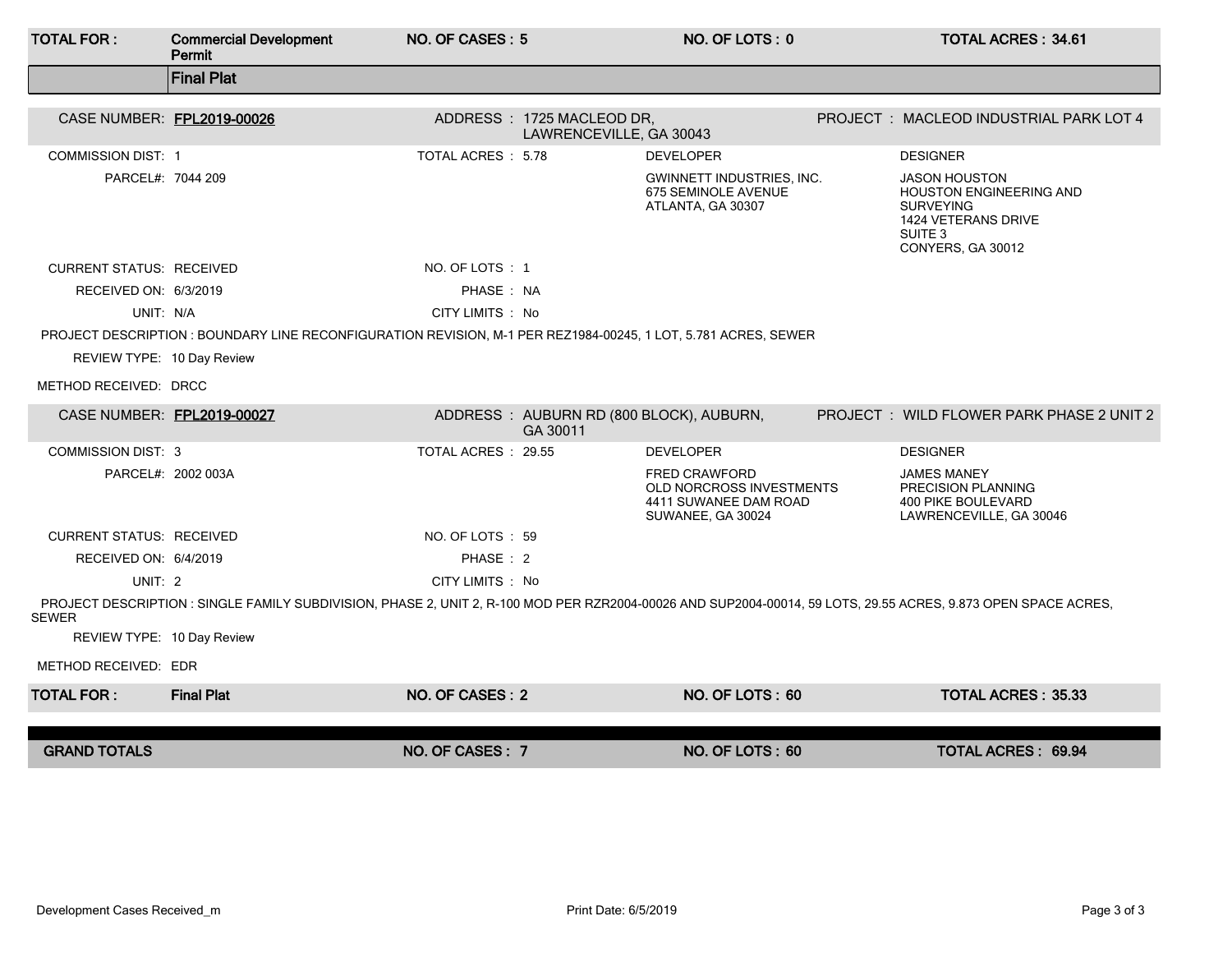

## Gwinnett County Department of Planning & Development

From 5/29/2019 to 6/4/2019

## Gwinnett

 $\overline{\phantom{a}}$ 

|                                                                                                                                                                                  | <b>Commercial Development Permit</b>                                                                                            |                    |                                               |                                                                                                                            |  |                                                                                                           |  |
|----------------------------------------------------------------------------------------------------------------------------------------------------------------------------------|---------------------------------------------------------------------------------------------------------------------------------|--------------------|-----------------------------------------------|----------------------------------------------------------------------------------------------------------------------------|--|-----------------------------------------------------------------------------------------------------------|--|
| CASE NUMBER: CDP2019-00135                                                                                                                                                       |                                                                                                                                 |                    | ADDRESS : 55 BUFORD HWY, SUWANEE, GA<br>30024 |                                                                                                                            |  | PROJECT : GC PARK (GEORGE PIERCE PARK)                                                                    |  |
| <b>COMMISSION DIST: 1</b>                                                                                                                                                        |                                                                                                                                 | TOTAL ACRES : 6.59 |                                               | <b>DEVELOPER</b>                                                                                                           |  | <b>DESIGNER</b>                                                                                           |  |
| PARCEL#: 7234 004                                                                                                                                                                |                                                                                                                                 |                    |                                               | <b>REX SCHUDER</b><br><b>GWINNETT COUNTY PARKS AND</b><br><b>RECREATION</b><br>75 LANGLEY DRIVE<br>LAWRENCEVILLE, GA 30046 |  | <b>MICHAEL BENTLEY</b><br><b>HAYES JAMES</b><br>4145 SHACKLEFORD ROAD<br>SUITE 300<br>NORCROSS, GA 30093  |  |
| <b>CURRENT STATUS: RECEIVED</b>                                                                                                                                                  |                                                                                                                                 | NO. OF LOTS : N/A  |                                               |                                                                                                                            |  |                                                                                                           |  |
| RECEIVED ON: 5/30/2019                                                                                                                                                           |                                                                                                                                 | PHASE: NA          |                                               |                                                                                                                            |  |                                                                                                           |  |
| UNIT: N/A                                                                                                                                                                        |                                                                                                                                 | CITY LIMITS : Yes  |                                               |                                                                                                                            |  |                                                                                                           |  |
|                                                                                                                                                                                  | PROJECT DESCRIPTION : CITY OF SUWANEE, GC PARK (GEORGE PIERCE PARK), SITE IMPROVEMENTS, R-100, 6.59 ACRES, 4.7 DISTURBED, SEWER |                    |                                               |                                                                                                                            |  |                                                                                                           |  |
| REVIEW TYPE: 5 Day Review                                                                                                                                                        |                                                                                                                                 |                    |                                               |                                                                                                                            |  |                                                                                                           |  |
| METHOD RECEIVED: EDR                                                                                                                                                             |                                                                                                                                 |                    |                                               |                                                                                                                            |  |                                                                                                           |  |
| CASE NUMBER: CDP2019-00139                                                                                                                                                       |                                                                                                                                 |                    | ADDRESS: 2751 BUFORD HWY, BUFORD, GA<br>30518 |                                                                                                                            |  | <b>PROJECT : BUFORD CREEK DISTRIBUTION</b><br><b>CENTER II</b>                                            |  |
| <b>COMMISSION DIST: 4</b>                                                                                                                                                        |                                                                                                                                 | TOTAL ACRES: 32.04 |                                               | <b>DEVELOPER</b>                                                                                                           |  | <b>DESIGNER</b>                                                                                           |  |
| PARCEL#: 7297 051                                                                                                                                                                |                                                                                                                                 |                    |                                               | <b>LARRY SPYSINSKI</b><br><b>SEEFRIED PROPERTIES</b><br>3333 RIVERWOOD PARKWAY<br>SUITE 200<br>ATLANTA, GA 30339           |  | <b>WESLEY REED</b><br>EBERLY AND ASSOCIATE, INC.<br>2951 FLOWERS ROAD SOUTHSUITE 119<br>ATLANTA, GA 30341 |  |
| <b>CURRENT STATUS: RECEIVED</b>                                                                                                                                                  |                                                                                                                                 | NO. OF LOTS : N/A  |                                               |                                                                                                                            |  |                                                                                                           |  |
| RECEIVED ON: 6/3/2019                                                                                                                                                            |                                                                                                                                 | PHASE: NA          |                                               |                                                                                                                            |  |                                                                                                           |  |
| UNIT: N/A                                                                                                                                                                        |                                                                                                                                 | CITY LIMITS : Yes  |                                               |                                                                                                                            |  |                                                                                                           |  |
| PROJECT DESCRIPTION : CITY OF BUFORD, BUFORD CREEK DISTRIBUTION CENTER II, M-1 NEW 252,540 SQ FT, 1 STORY, 32.042 ACRES, 18.40 DISTURBED ACRES, 150 NEW PARKING<br>SPACES, SEWER |                                                                                                                                 |                    |                                               |                                                                                                                            |  |                                                                                                           |  |
| REVIEW TYPE: 10 Day Review                                                                                                                                                       |                                                                                                                                 |                    |                                               |                                                                                                                            |  |                                                                                                           |  |
| METHOD RECEIVED: EDR                                                                                                                                                             |                                                                                                                                 |                    |                                               |                                                                                                                            |  |                                                                                                           |  |
| <b>TOTAL FOR :</b>                                                                                                                                                               | <b>Commercial Development</b><br>Permit                                                                                         | NO. OF CASES: 2    |                                               | NO. OF LOTS: 0                                                                                                             |  | <b>TOTAL ACRES: 38.63</b>                                                                                 |  |